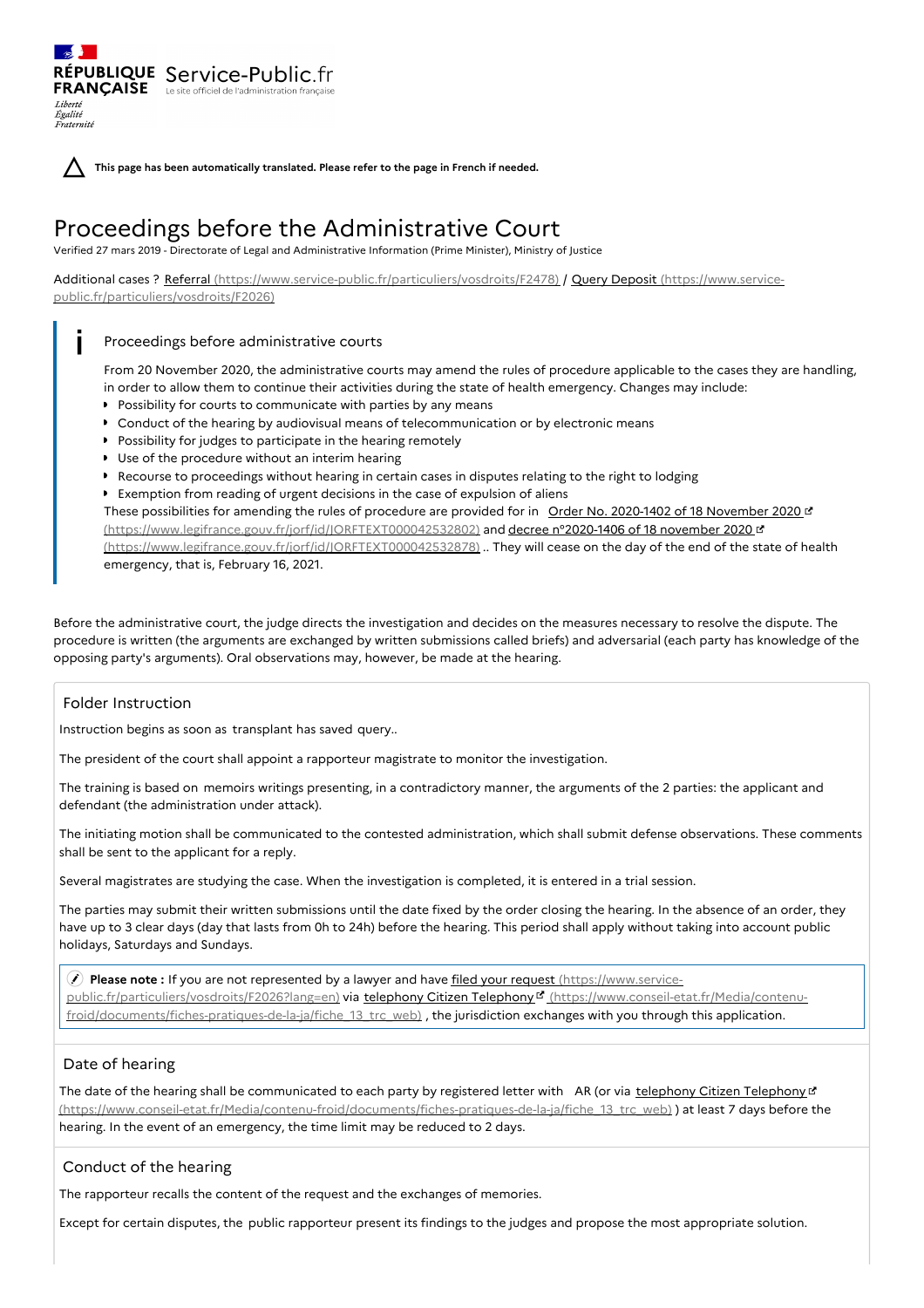The Chairperson shall ask the parties or their counsel whether they have oral observations to make. However, they cannot develop new arguments in relation to written submissions filed prior to the hearing.

At the end of the hearing, the matter is taken under advisement.

**Please note :** the presence of the parties (applicant and the administration concerned) is not mandatory but is recommended.

### Deliberation and judgment

The judges debate outside the presence of the public rapporteur and the parties.

They make their decision in public hearing within about 15 days.

The reasoned judgment is notified parties by registered letter with AR (or via telephony Citizen Telephony E (https://www.conseil[etat.fr/Media/contenu-froid/documents/fiches-pratiques-de-la-ja/fiche\\_13\\_trc\\_web\)](https://www.conseil-etat.fr/Media/contenu-froid/documents/fiches-pratiques-de-la-ja/fiche_13_trc_web) ).

### Remedy

The letter of notification of the judgment shall indicate the time limits and the means of appeal.

In certain cases (e.g. disputes relating to the contribution to the public audiovisual media), the court shall decide first and last resort. The judgment cannot be appealed. However, an appeal in cassation [\(https://www.service-public.fr/particuliers/vosdroits/F2496?lang=en\)](https://www.service-public.fr/particuliers/vosdroits/F2496?lang=en) before the Council of State is possible.

For other disputes, administrative court of appeal [\(https://www.service-public.fr/particuliers/vosdroits/F2494?lang=en\)](https://www.service-public.fr/particuliers/vosdroits/F2494?lang=en) can be entered (or in some cases Council of State [\(https://www.service-public.fr/particuliers/vosdroits/F2495?lang=en\)](https://www.service-public.fr/particuliers/vosdroits/F2495?lang=en)) for cancelation or modification within 2 months

## Early end of trial

#### Non-place

The plaintiff may terminate his trial if he obtains the satisfaction of the administration before the judgment. In such a case, the court shall decide not to give judgment.

The applicant must notify the court registry as soon as possible (in writing or by Citizen telemetry of (https://www.conseil[etat.fr/Media/contenu-froid/documents/fiches-pratiques-de-la-ja/fiche\\_13\\_trc\\_web\)](https://www.conseil-etat.fr/Media/contenu-froid/documents/fiches-pratiques-de-la-ja/fiche_13_trc_web) if you are not represented by a lawyer and have used this service to file your application).

**Warning :** the decision must not have been applied, even partially.

#### Discontinuance

The plaintiff may waive his trial for any other reason. In this case, the court shall take note of his withdrawal.

The applicant must notify the court registry as soon as possible (in writing or by Citizen telemetry of (https://www.conseil[etat.fr/Media/contenu-froid/documents/fiches-pratiques-de-la-ja/fiche\\_13\\_trc\\_web\)](https://www.conseil-etat.fr/Media/contenu-froid/documents/fiches-pratiques-de-la-ja/fiche_13_trc_web) if you are not represented by a lawyer and have used this service to file your application).

#### Statute and miscellaneous references

- Code of Administrative Justice: items R611-1 to R611-8-1 **¤** (http://www.legifrance.gouv.fr/affichCode.do? [idSectionTA=LEGISCTA000006165720&cidTexte=LEGITEXT000006070933\)](http://www.legifrance.gouv.fr/affichCode.do?idSectionTA=LEGISCTA000006165720&cidTexte=LEGITEXT000006070933) Communication of request and memories
- Code of Administrative Justice: Articles R611-8-6 to R611-8-9 ¤ [\(https://www.legifrance.gouv.fr/affichCode.do?idSectionTA=LEGISCTA000036782051\)](https://www.legifrance.gouv.fr/affichCode.do?idSectionTA=LEGISCTA000036782051) Provisions specific to electronic communication
- Code of Administrative Justice: Articles R611-9 to R611-15-1 **¤** (http://www.legifrance.gouv.fr/affichCode.do? [idSectionTA=LEGISCTA000006165721&cidTexte=LEGITEXT000006070933\)](http://www.legifrance.gouv.fr/affichCode.do?idSectionTA=LEGISCTA000006165721&cidTexte=LEGITEXT000006070933) TA: appointment of rapporteur, deadline for submission of briefs and closing of hearings
- Code of Administrative Justice: Articles R613-1 to R613-4 **d** (http://www.legifrance.gouv.fr/affichCode.do? [idSectionTA=LEGISCTA000006165724&cidTexte=LEGITEXT000006070933\)](http://www.legifrance.gouv.fr/affichCode.do?idSectionTA=LEGISCTA000006165724&cidTexte=LEGITEXT000006070933) TA and CAA: closing statement
- Code of Administrative Justice: Articles R711-1 to R711-4 **¤** (http://www.legifrance.gouv.fr/affichCode.do? [idSectionTA=LEGISCTA000006150484&cidTexte=LEGITEXT000006070933\)](http://www.legifrance.gouv.fr/affichCode.do?idSectionTA=LEGISCTA000006150484&cidTexte=LEGITEXT000006070933) TA and CAA: notice of hearing
- Code of Administrative Justice: Articles R732-1 to R732-2 **¤** (http://www.legifrance.gouv.fr/affichCode.do? [idSectionTA=LEGISCTA000006150486&cidTexte=LEGITEXT000006070933\)](http://www.legifrance.gouv.fr/affichCode.do?idSectionTA=LEGISCTA000006150486&cidTexte=LEGITEXT000006070933) TA and CAA: hearing and deliberation

#### For more information, please contact

■ How is the investigation conducted before an administrative court? ¤ [\(http://www.conseil-etat.fr/Conseil-d-Etat/Demarches-Procedures/L-examen-des](http://www.conseil-etat.fr/Conseil-d-Etat/Demarches-Procedures/L-examen-des-requetes-et-l-audience/Comment-se-deroule-l-instruction)requetes-et-l-audience/Comment-se-deroule-l-instruction) Council of State